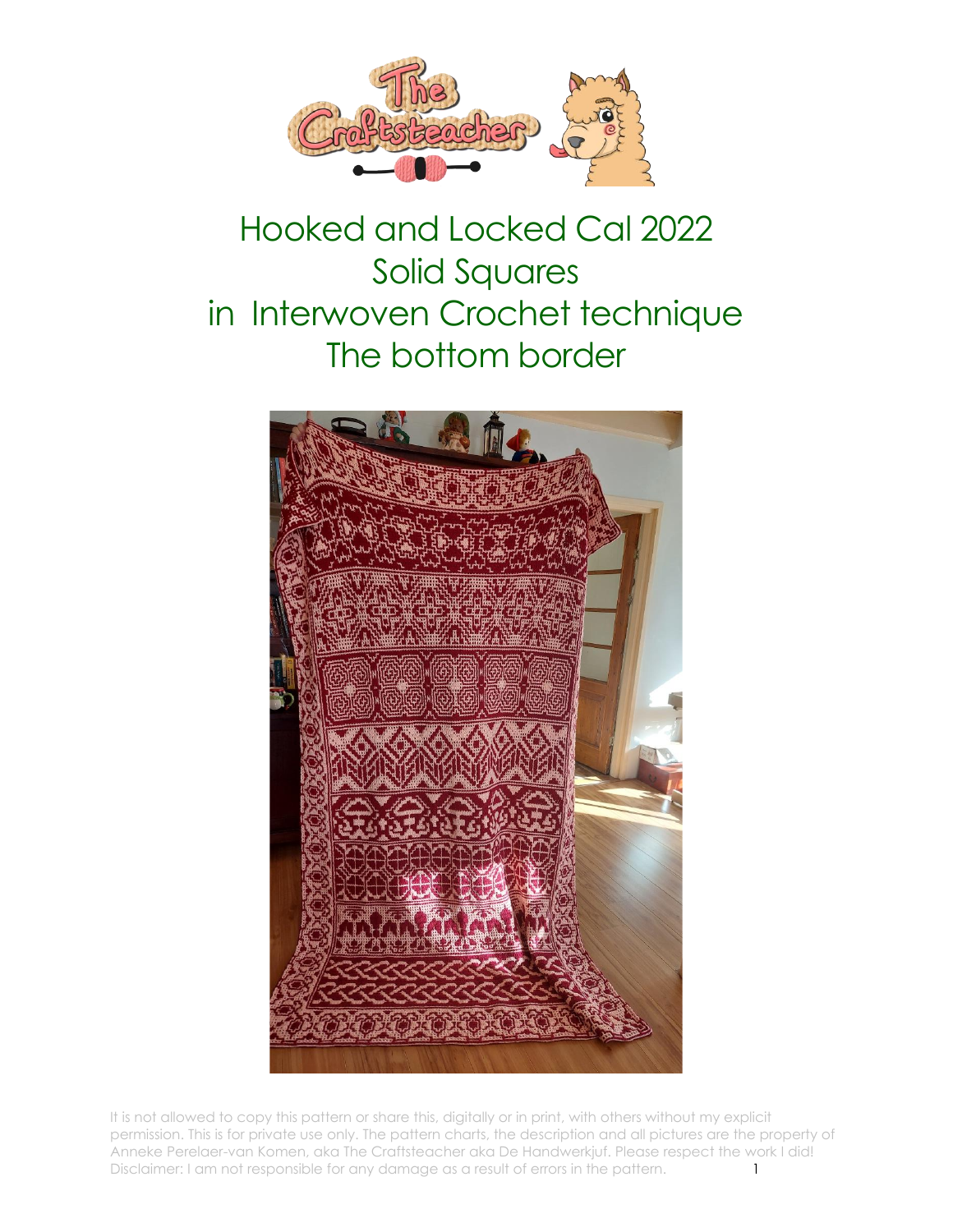

## The written patterns

The pattern descriptions are generated by my software, but to help you work faster I have split up larger repeats manually. I've checked it, but forgive me if there is a little error  $\heartsuit$ . If you find an error, please contact me.

## Pattern charts

The pattern charts are at the end of this document. The areas that are covered with a greyish color are overlapping parts with the next or previous chart. Especially at the transition to a new block you have a check with a previous block. Keep in mind with this though that the blocks have repeat-widths that differ.

I didn't show entire rows of the blocks with a clear repeat. The repeat will be clear from the picture.

| <b>Bottom border</b> |  |
|----------------------|--|
|                      |  |

| Row 0a         | setup 273 st                                                                                                                                                                                                                 |
|----------------|------------------------------------------------------------------------------------------------------------------------------------------------------------------------------------------------------------------------------|
| Row 0b         | setup 271 st                                                                                                                                                                                                                 |
| Row 1a - front | color 2 to front, side st, $*(b \ 3x, f \ 1x, b \ 6x, f \ 1x)$ 12x, b 3x, side st                                                                                                                                            |
| Row 1b - front | f 1x, b 3x, $*(f 7x, b 4x)* 11x, f 7x, b 3x, f 1x)$                                                                                                                                                                          |
| Row 2a - back  | color 2 to back, side st, b 1x, f 2x, *(b 1x, f 6x, b 1x, f 3x)* 11x, b 1x, f 6x, b 1x, f 2x, b 1x, side<br>st                                                                                                               |
| Row 2b - back  | b 2x, f 1x, b 1x, $*(f 2x, b 1x, f 1x, b 1x, f 2x, b 4x)^* 11x, f 2x, b 1x, f 1x, b 1x, f 2x, b 1x, f 1x, b$<br>2x                                                                                                           |
| Row 3a - front | color 2 to front, side st, f 1x, 3f 1x, b 2x, **(f 1x, 3f 1x, *(f 1x, b 3x)* 2x, )** 11x, f 1x, 3f 1x, f<br>$1x$ , b $2x$ , $3f$ $1x$ , $f$ $1x$ , $side$ st                                                                 |
| Row 3b - front | f 2x, b 2x, *(3f 1x, b 3x, 3f 1x, f 4x)* 11x, 3f 1x, b 3x, 3f 1x, b 2x, f 2x                                                                                                                                                 |
| Row 4a - back  | color 2 to front, side st, b 1x, f 1x, 3b 1x, f 2x, $*(3b 1x, f 4x, b 1x, f 4x)^* 11x$ , 3b 1x, f 2x, 3b 1x,<br>$f$ 1x, b 1x, side st                                                                                        |
| Row 4b - back  | f 2x, b 1x, f 2x, *(3b 1x, f 1x, 3b 1x, b 2x, f 2x, b 2x)* 11x, 3b 1x, f 1x, 3b 1x, f 2x, b 1x, f 2x                                                                                                                         |
| Row 5a - front | color 2 to front, side st, *(b 1x, f 1x)* 2x, b 7x, *(f 1x, b 1x, f 1x, b 8x)* 10x, f 1x, b 1x, f 1x, b<br>7x, $*(f 1x, b 1x)* 2x$ , side st                                                                                 |
| Row 5b - front | f 2x, 3f 1x, f 1x, b 1x, f 5x, $*(b \ 1x, f \ 2x, b \ 1x, f \ 1x, b \ 1x, f \ 3x, b \ 1x, f \ 1x)^*$ 10x, b 1x, f 2x, b 1x, f<br>5x, b 1x, f 1x, 3f 1x, f 2x                                                                 |
| Row 6a - back  | color 2 to back, side st, f 1x, b 1x, f 2x, 3b 1x, f 4x, *(b 1x, f 1x)* 3x, **(b 1x, f 2x, *(b 1x, f<br>$1x$ <sup>*</sup> $4x$ <sup>**</sup> 9x, b 1x, f 2x, *(b 1x, f 1x)* 3x, b 1x, f 4x, 3b 1x, f 2x, b 1x, f 1x, side st |
| Row 6b - back  | b 2x, f 1x, 3b 1x, f 2x, b 2x, *(3b 1x, b 1x, f 2x, b 1x, 3b 1x, f 1x, b 1x, f 1x)* 10x, 3b 1x, b 1x, f<br>2x, b 1x, 3b 1x, b 2x, f 2x, 3b 1x, f 1x, b 2x                                                                    |
| Row 7a - front | color 2 to front, side st, $*(b 2x, f 1x)* 2x, b 4x, +(f 1x, 5f 1x, f 1x, b 2x, f 2x, b 2x)* 10x, f 1x, 5f$<br>1x, f 1x, b 4x, $*(f 1x, b 2x)* 2x$ , side st                                                                 |

It is not allowed to copy this pattern or share this, digitally or in print, with others without my explicit permission. This is for private use only. The pattern charts, the description and all pictures are the property of Anneke Perelaer-van Komen, aka The Craftsteacher aka De Handwerkjuf. Please respect the work I did! Disclaimer: I am not responsible for any damage as a result of errors in the pattern. 2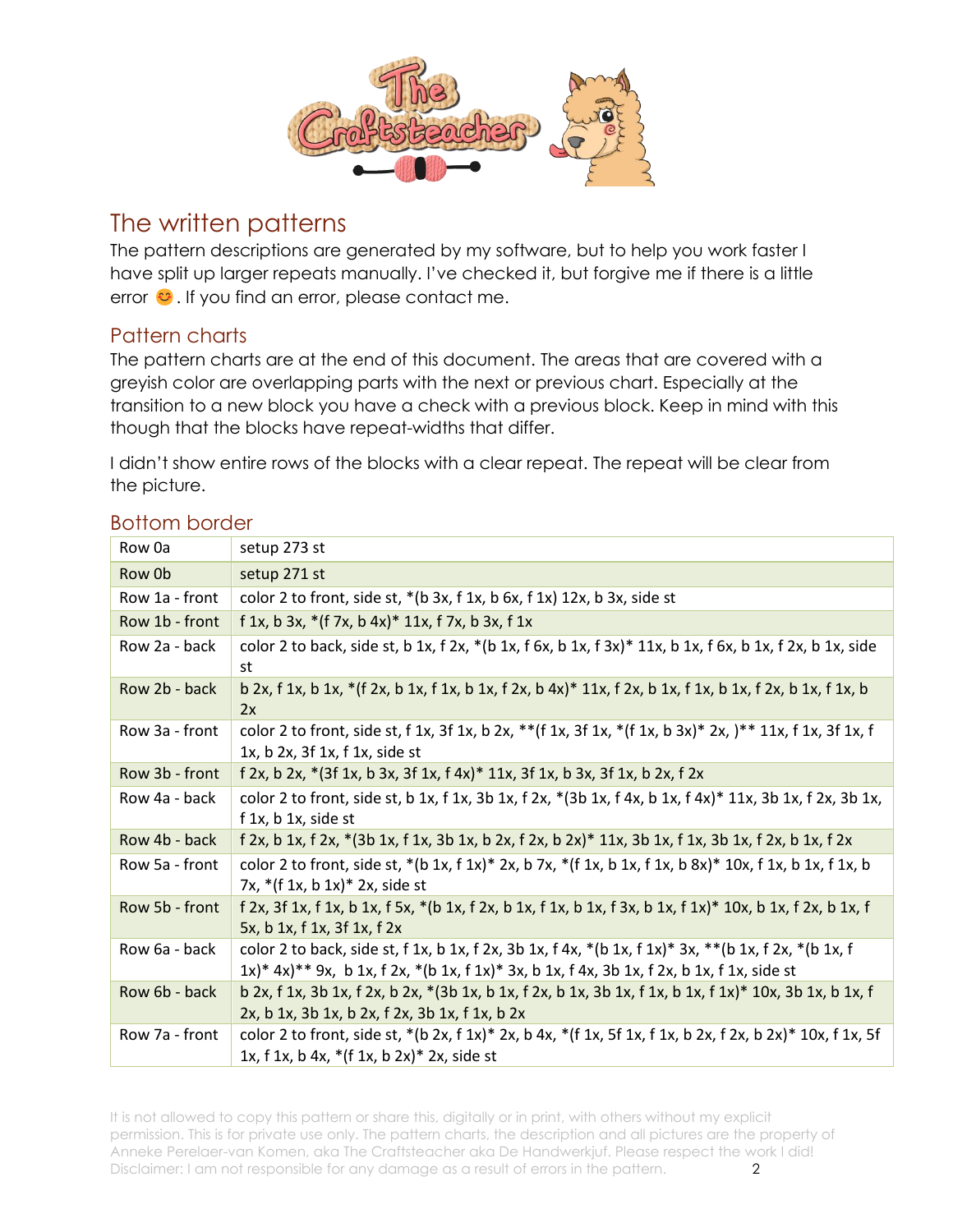

| Row 7b - front | f 2x, b 2x, f 3x, b 1x, 5f 1x, ** (f 1x, b 2x, *(f 1x, 5f 1x)* 2x)** 10x, f 1x, b 2x, f 1x, 5f 1x, b 1x, f<br>$3x, b$ 2x, f 2x                                                                 |
|----------------|------------------------------------------------------------------------------------------------------------------------------------------------------------------------------------------------|
| Row 8a - back  | color 2 to back, side st, f 1x, 5b 1x, f 2x, 3b 1x, *(f 2x, b 1x, 5b 1x, b 1x, f 2x, b 2x)* 10x, f 2x, b<br>1x, 5b 1x, b 1x, f 2x, 3b 1x, f 2x, 5b 1x, f 1x, side st                           |
| Row 8b - back  | b 2x, f 2x, b 3x, f 2x, *(3b 1x, b 1x, f 2x, b 1x, 3b 1x, f 1x, b 1x, f 1x)* 10x, 3b 1x, b 1x, f 2x, b<br>1x, 3b 1x, f 2x, b 3x, f 2x, b 2x                                                    |
| Row 9a - front | color 2 to front, side st, b 2x, f 1x, b 4x, f 1x, b 2x, **(*(f 1x, b 1x)* 2x, f 1x, b 6x)** 10x, *(f<br>$1x$ , b $1x$ )* $2x$ , f $1x$ , b $2x$ , f $1x$ , b $4x$ , f $1x$ , b $2x$ , side st |
| Row 9b - front | f 2x, b 1x, *(3f 1x, f 1x)* 2x, *(b 1x, f 1x, b 1x, f 2x, b 1x, f 1x, b 1x, f 3x)* 10x, b 1x, f 1x, b 1x, f<br>2x, *(b 1x, f 1x)* 2x, 3f 1x, f 1x, 3f 1x, b 1x, f 2x                           |
| Row 10a -      | color 2 to back, side st, f 1x, b 1x, f 6x, 3b 1x, **(*(f 1x, b 1x)* 2x, f 1x, b 2x, f 2x, b 2x)** 10x,                                                                                        |
| back           | $*(f 1x, b 1x)* 2x, f 1x, 3b 1x, f 6x, b 1x, f 1x, side st)$                                                                                                                                   |
| Row 10b -      | b 2x, 3b 1x, b 1x, 7b 1x, $*(f 2x, b 1x)* 2x, * (f 1x, b 5x, f 1x, b 1x, f 2x, b 1x)* 9x, f 1x, b 5x, f 1x,$                                                                                   |
| back           | $*(b 1x, f 2x)* 2x, 7b 1x, b 1x, 3b 1x, b 2x)$                                                                                                                                                 |
| Row 11a -      | color 2 to back, side st, b 1x, f 1x, b 7x, f 1x, b 2x, f 1x, b 3x, ** (f 1x, b 2x, *(f 1x, b 3x)* 2x)**                                                                                       |
| front          | 9x, f 1x, b 2x, f 1x, b 3x, f 1x, b 2x, f 1x, b 7x, f 1x, b 1x, side st                                                                                                                        |
| Row 11b -      | b 2x, f 3x, b 4x, f 1x, 3f 1x, *(b 2x, 3f 1x, b 1x, f 3x, b 1x, 3f 1x)* 10x, b 2x, 3f 1x, f 1x, b 4x, f                                                                                        |
| front          | 3x, b2x                                                                                                                                                                                        |
| Row 12a -      | color 2 to back, side st, *(b 1x, f 3x)* 2x, b 1x, f 2x, *(b 1x, f 1x)* 2x, **(b 1x, f 4x, *(b 1x, f                                                                                           |
| back           | 1x)* 3x)** 9x, b 1x, f 4x, *(b 1x, f 1x)* 2x, b 1x, f 2x, *(b 1x, f 3x)* 2x, b 1x, side st                                                                                                     |
| Row 12b -      | b 4x, f 1x, b 1x, f 2x, *(b 1x, f 1x)* 2x, 3b 1x, f 2x, **(3b 1x, f 1x, *(3b 1x, f 2x)* 2x)** 9x, 3b                                                                                           |
| back           | 1x, f 1x, 3b 1x, f 2x, 3b 1x, *(f 1x, b 1x)* 2x, f 2x, b 1x, f 1x, b 4x                                                                                                                        |
| Row 13a -      | color 2 to front, side st, f 1x, b 2x, f 1x, b 1x, 5f 1x, b 1x, f 2x, b 6x, $*(3f 1x, b 9x)*9x$ , 3f 1x, b                                                                                     |
| front          | 6x, f 2x, b 1x, 5f 1x, b 1x, f 1x, b 2x, f 1x, side st                                                                                                                                         |
| Row 13b -      | f 2x, b 2x, f 1x, b 4x, f 1x, b 1x, 3f 1x, 7f 1x, *(b 3x, 7f 2x)* 9x, b 3x, 7f 1x, 3f 1x, b 1x, f 1x, b                                                                                        |
| front          | 4x, f1x, b2x, f2x                                                                                                                                                                              |
| Row 14a -      | color 2 to back, side st, b 1x, f 2x, b 1x, f 1x, 5b 1x, f 1x, b 2x, f 113x, b 2x, f 1x, 5b 1x, f 1x, b                                                                                        |
| back           | $1x$ , f $2x$ , b $1x$ , side st                                                                                                                                                               |
| Row 14b -      | b 4x, f 1x, b 1x, f 2x, *(b 1x, f 1x)* 2x, 3b 1x, f 108x, 3b 1x, *(f 1x, b 1x)* 2x, f 2x, b 1x, f 1x, b                                                                                        |
| back           | 4x                                                                                                                                                                                             |

It is not allowed to copy this pattern or share this, digitally or in print, with others without my explicit permission. This is for private use only. The pattern charts, the description and all pictures are the property of Anneke Perelaer-van Komen, aka The Craftsteacher aka De Handwerkjuf. Please respect the work I did! Disclaimer: I am not responsible for any damage as a result of errors in the pattern.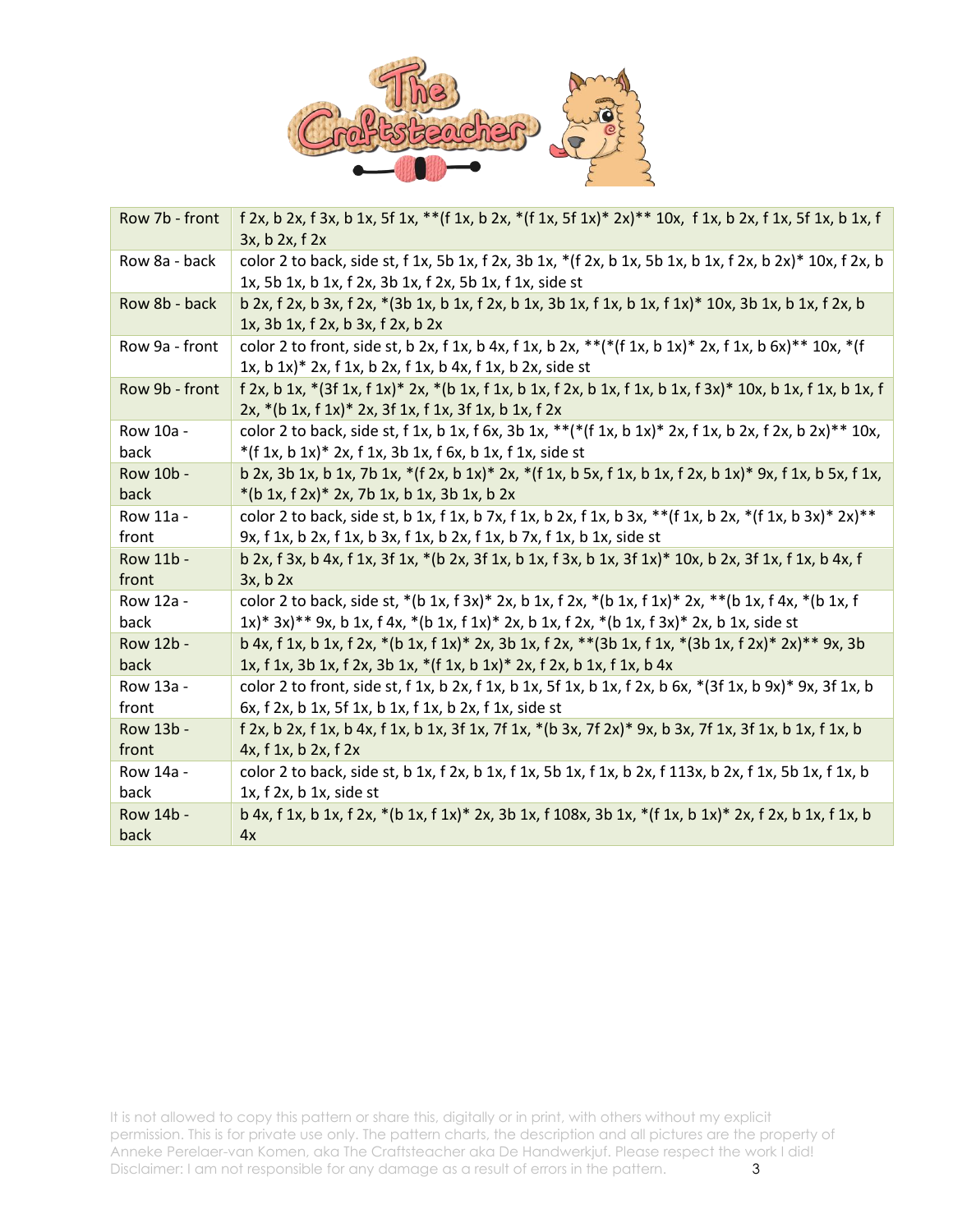

## Bottom border



It is not allowed to copy this pattern or share this, digitally or in print, with others without my explicit permission. This is for private use only. The pattern charts, the description and all pictures are the property of Anneke Perelaer-van Komen, aka The Craftsteacher aka De Handwerkjuf. Please respect the work I did! Disclaimer: I am not responsible for any damage as a result o the work I did! Disclaimer: I am not responsible for any damage as a result of errors in the pattern. 4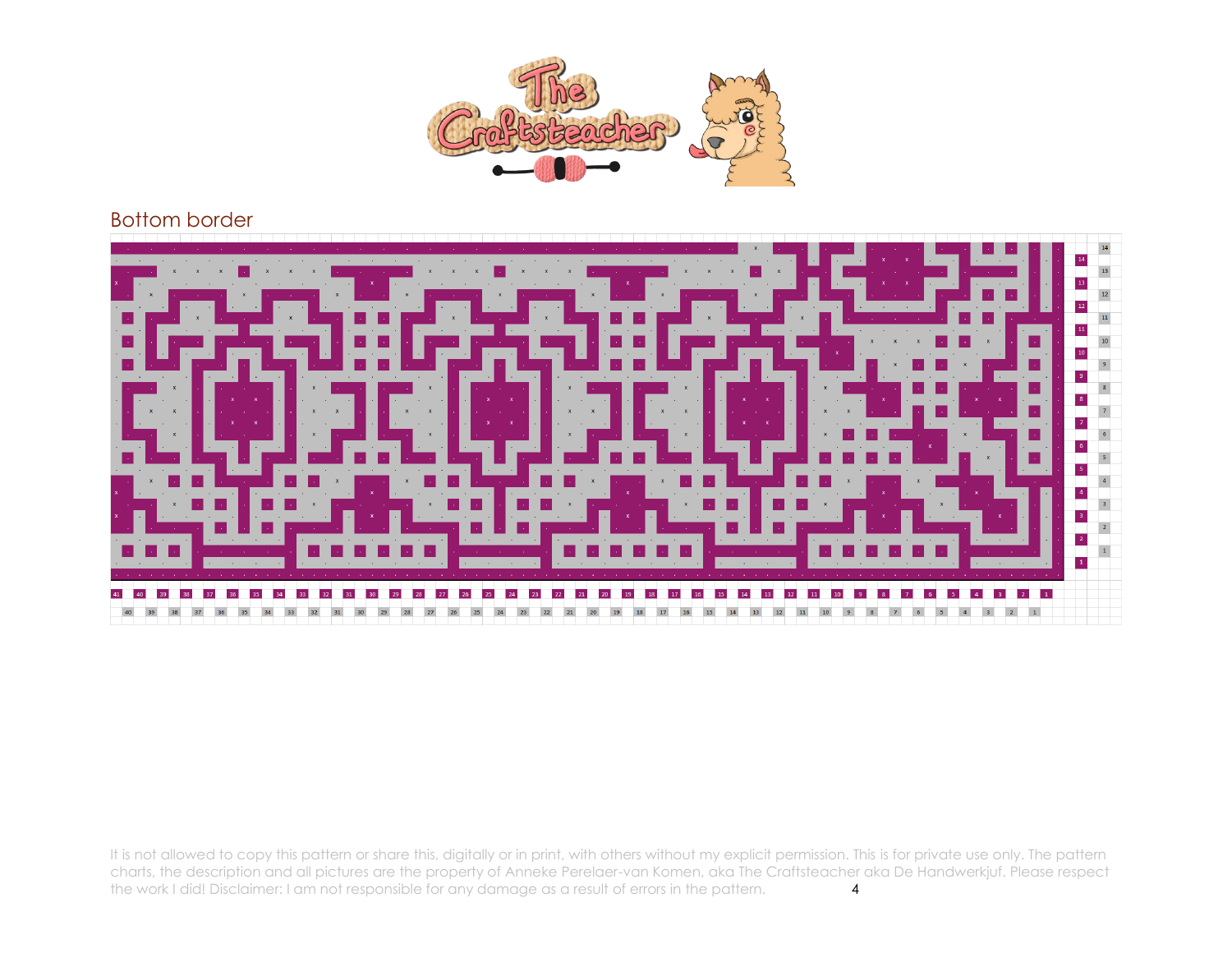



It is not allowed to copy this pattern or share this, digitally or in print, with others without my explicit permission. This is for private use only. The pattern charts, the description and all pictures are the property of Anneke Perelaer-van Komen, aka The Craftsteacher aka De Handwerkjuf. Please respect<br>the work I did! Disclaimer: I am not responsible for any damage as a result o the work I did! Disclaimer: I am not responsible for any damage as a result of errors in the pattern.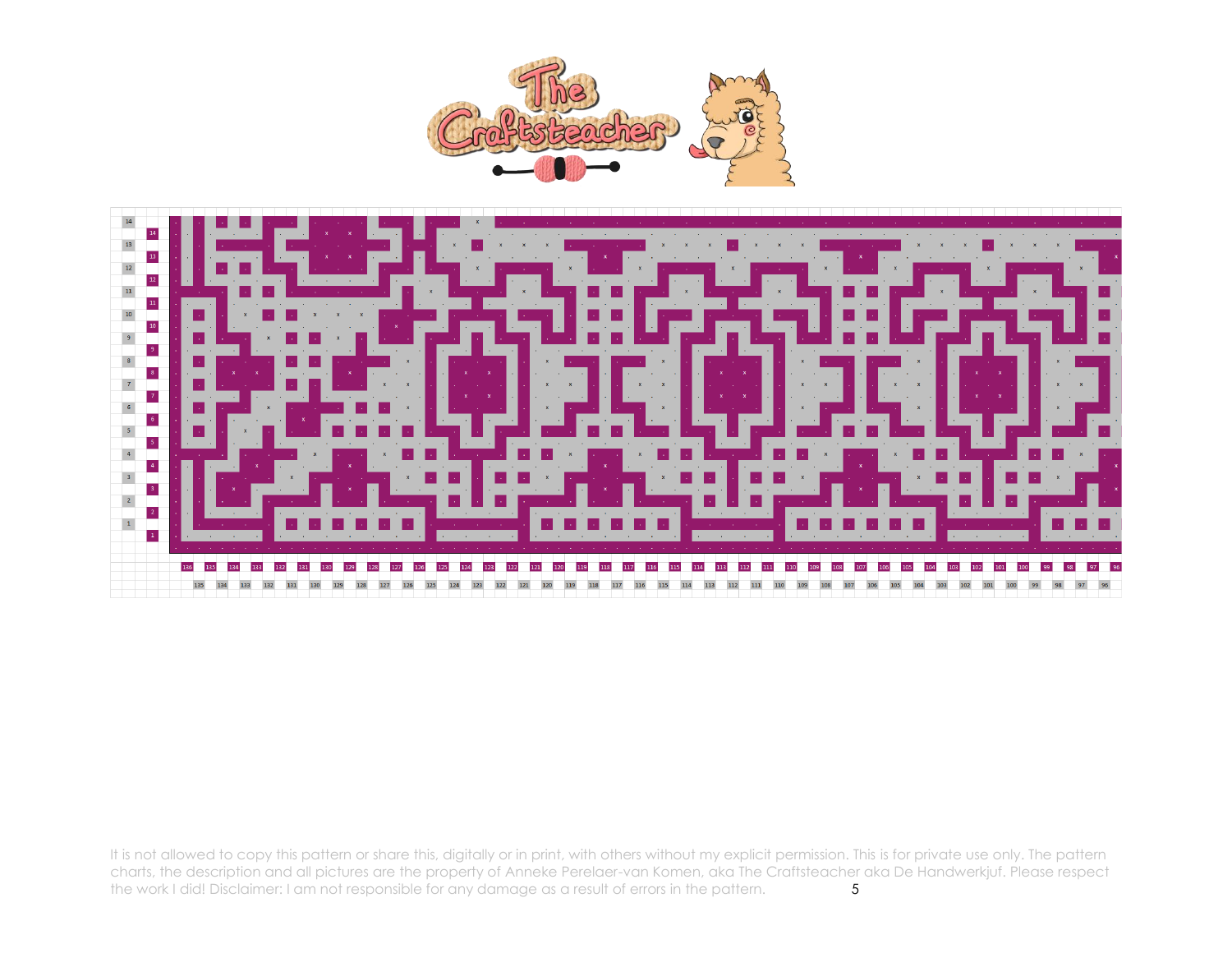



It is not allowed to copy this pattern or share this, digitally or in print, with others without my explicit permission. This is for private use only. The pattern charts, the description and all pictures are the property of Anneke Perelaer-van Komen, aka The Craftsteacher aka De Handwerkjuf. Please respect the work I did! Disclaimer: I am not responsible for any damage as a result o the work I did! Disclaimer: I am not responsible for any damage as a result of errors in the pattern.